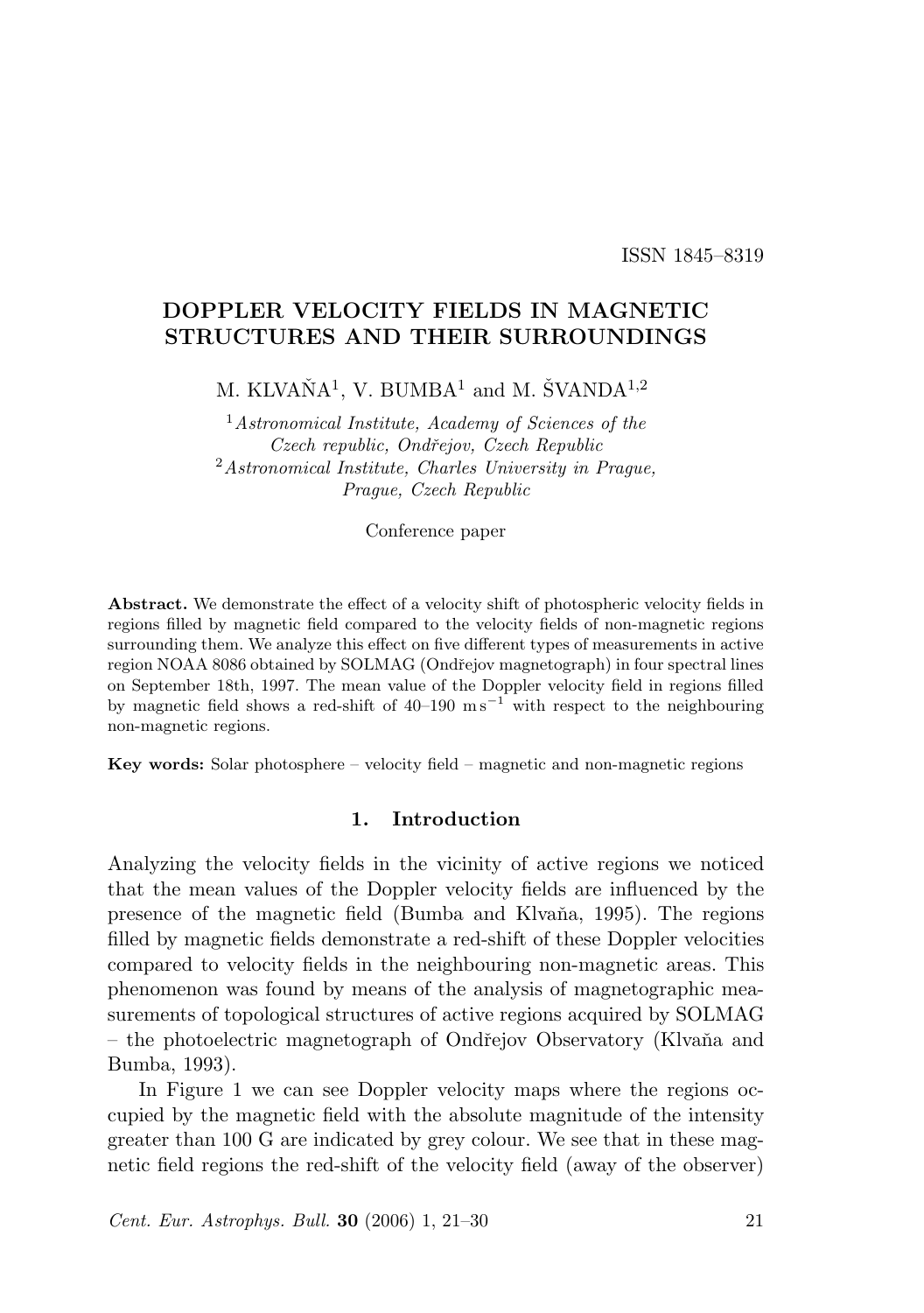## M. KLVAŇA ET AL.: DOPPLER VELOCITY FIELDS IN MAGNETIC ...

dominates and the blue-shift (toward the observer) prevail in the adjacent regions without the magnetic field. We decided to analyze this topologically important phenomenon more in detail.



Figure 1: Doppler velocity field of the active region NOAA 7757 with separately drawn velocity polarities. The dark areas with bright velocity isolines (left) demonstrate motions toward the observer, on the contrary the bright areas with dark velocity isolines (right) show motions away from the observer. Intervals between the velocity levels are  $200 \text{ m s}^{-1}$ . The grey areas indicate regions occupied by the magnetic fields (without distinguished polarities). Maps on the top were measured on July 21st, 1994, maps at the bottom were obtained on July 22nd, 1994. These maps demonstrate clearly that in regions covered by the magnetic fields, the velocities away of the observer dominate, while on the contrary, the velocities toward the observer dominate in non-magnetic areas surrounding them. Evershed effect of the big spot (right bottom quadrant of maps) disturb this separation with its own velocity field.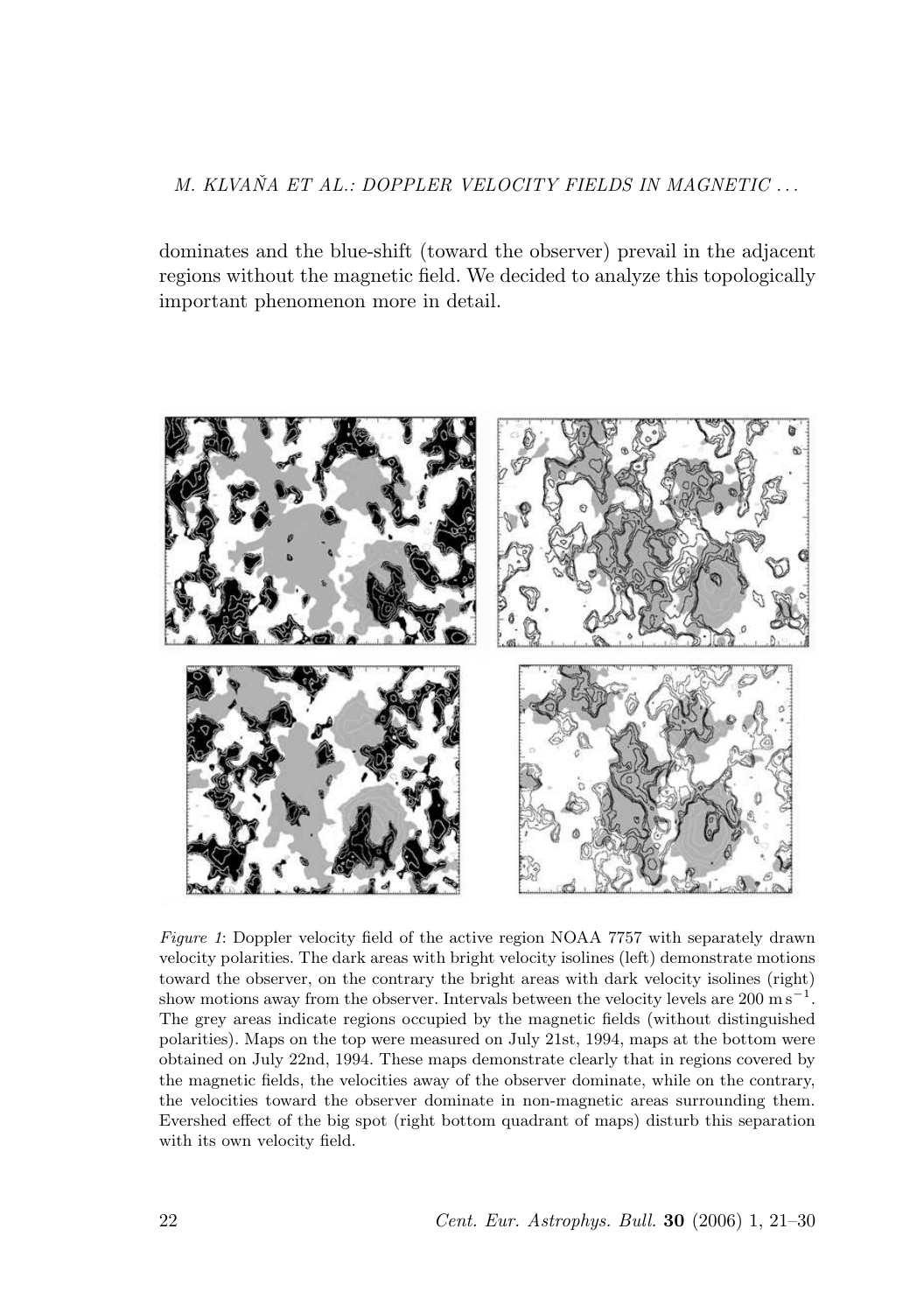#### 2. Measurements

SOLMAG measures the longitudinal magnetic field, Doppler velocity and intensity fields simultaneously. The mutual comparison of the magnetic, velocity and intensity topological structures of the same measurement is therefore exact. We analyzed characteristic properties of the velocity field in five successive measurements of the active region NOAA 8086 acquired on September 18th, 1997. We selected these observations due to the fact that they were made in different spectral lines. Therefore, such a selection was from the studied effect point of view just accidental. The selection of individual measurements in Figure 1 was made in a different way – according to strong visual similarity of both magnetic and velocity fields. Figures 2–6 demonstrate maps of the individual velocity field measurements overlapped by the contours of the magnetic field without polarities resolved. Areas of velocities toward the observer are dark grey, away from the observer light grey.

These repeated measurements of the same active region were made in four different spectral lines. The first up to the fifth measurements (Figures 2–6) were made in the following way: the first one in the standard magnetically sensitive spectral line FeI with the wavelength  $(\lambda)$  525.35 nm and Landé factor  $q = 1.5$ . For the second one in Figure 3 the spectral line with  $\lambda = 517.27$  nm and  $q = 1.75$  was used. This spectral line belongs to MgI and originates in the bottom part of the chromosphere, just above the photosphere. In our measurements this line describes the highest tested layers. In Figure 4 we see the third measurement obtained in the magnetically non-sensitive line FeI,  $\lambda = 512.37$  nm,  $g = 0$ . We used this line to find whether the studied effect does not originate from the light polarization in the magnetograph, due to the Zeeman's splitting. The last used spectral line FeI,  $\lambda = 525.02$  nm,  $q = 3$  is strongly sensitive to the magnetic field (Figure 5).

#### 3. Data Processing

On the basis of the appearance of topological structures we assume that the mean velocity value of the Doppler velocity field in the area occupied by the magnetic field is shifted with respect to the mean Doppler velocity value of the non-magnetic structures. Our program package enables to segment

Cent. Eur. Astrophys. Bull. 30 (2006) 1, 21–30 23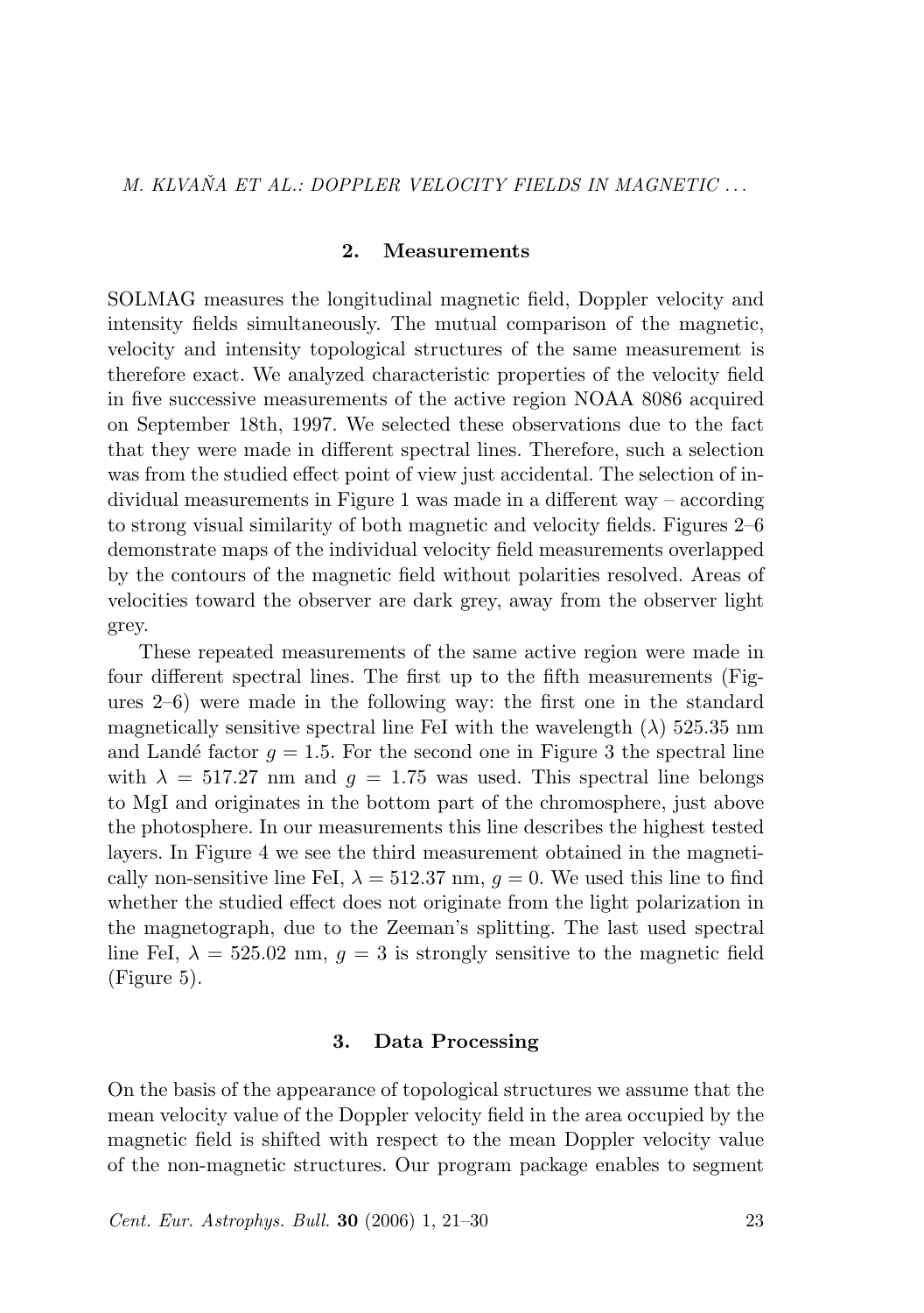

Figure 2: The separated polarities of the Doppler velocity field (left picture – blue shift, right picture – red shift) with the gray areas of the non-distinguished polarities of the magnetic field. The data were measured simultaneously in the spectral line FeI 525.347 nm with  $q = 1.5$ , usually used during the standard routine photospheric measurements.



Figure 3: The separated polarities of the Doppler velocity field (left picture – blue shift, right picture – red shift) with the grey areas of the non-distinguished polarities of the magnetic field. The data were measured simultaneously in the spectral line MgI 517.27 nm with  $g = 1.75$ , which is generated in the bottom part of the chromosphere.

and, using various masks, to select different parts of magnetic structures (for example sunspots, individual segments of positive, as well as negative polarity). We can then in the selected segments and simultaneously in the remaining points of the map estimate the mean velocity of the Doppler velocity field. We used four types of masks: generated from the magnetogram covering both polarities (with the field intensities greater than 100 G), separate masks for the positive and negative polarities, and based on the photospheric picture of the sunspot also a mask for this spot.

We analyzed the properties of the velocity fields in magnetic as well as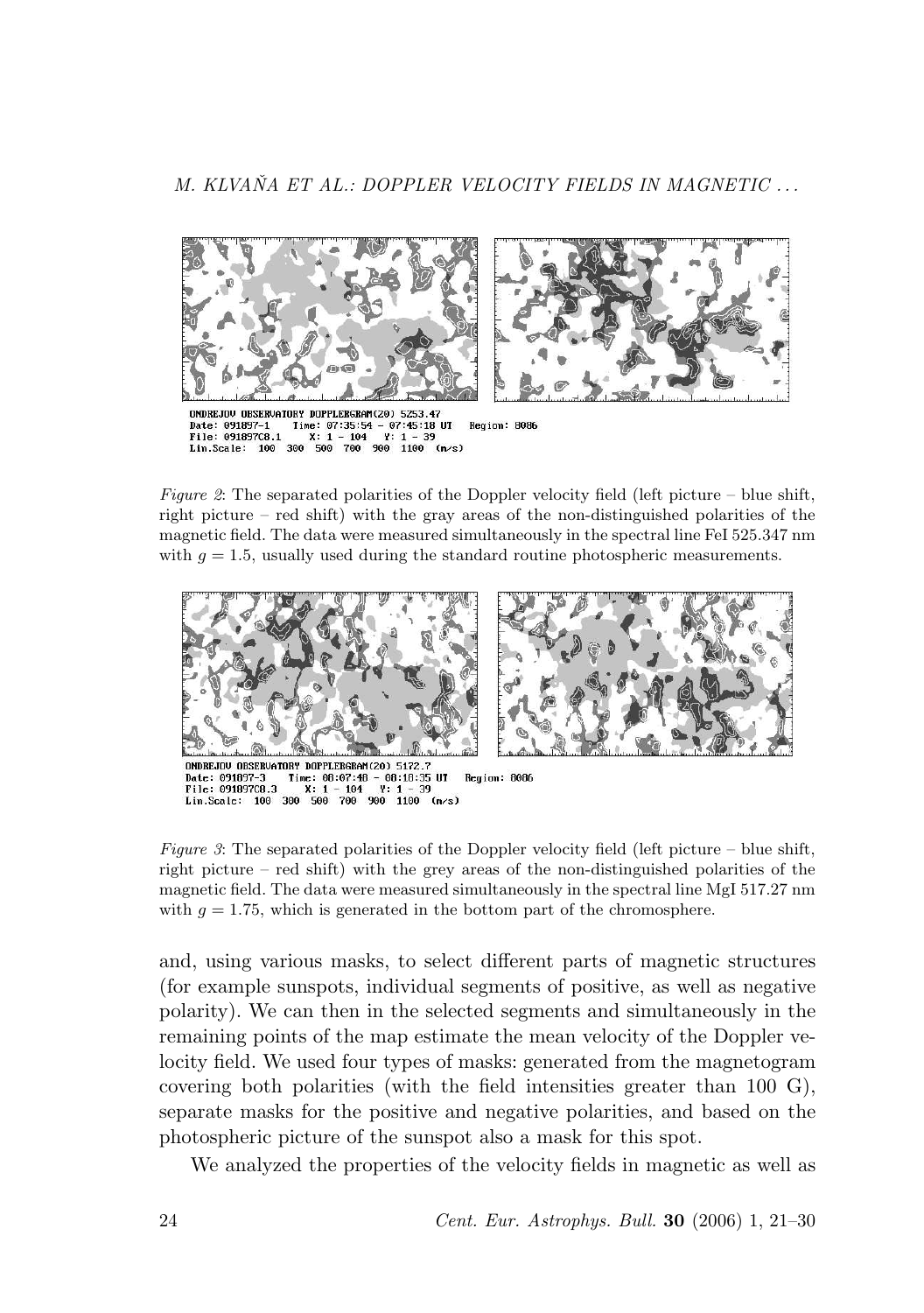

Figure 4: The separated polarities of the Doppler velocity field (left picture – blue shift, right picture – red shift). The Doppler velocity field was measured in the magnetically non-sensitive spectral line FeI 512.37 nm with  $g = 0$ . The gray areas of both nondistinguished magnetic polarities were taken from the measurement shown in Figure 2.



Figure 5: The separated polarities of the Doppler velocity field (left picture – blue shift, right picture – red shift) with the gray areas of the non-distinguished polarities of the magnetic field. The data were measured simultaneously in the spectral line FeI 525.02 nm with  $g = 3$ . This line is strongly sensitive to the magnetic field.

in non-magnetic areas. The sunspot velocity field with the strong Evershed effect can have a different character of the shift. Therefore, we analyzed the segment of a sunspot separately from the remaining magnetic fields. Using the method of the mutual correlation of the spot positions on maps from their individual measurements we selected their common part. The mean velocity value of the Doppler velocity field we calculated for both the whole adjusted segments and the mask's points. The area of the magnetic field of the given measurement was delimitated using a mask of the simultaneously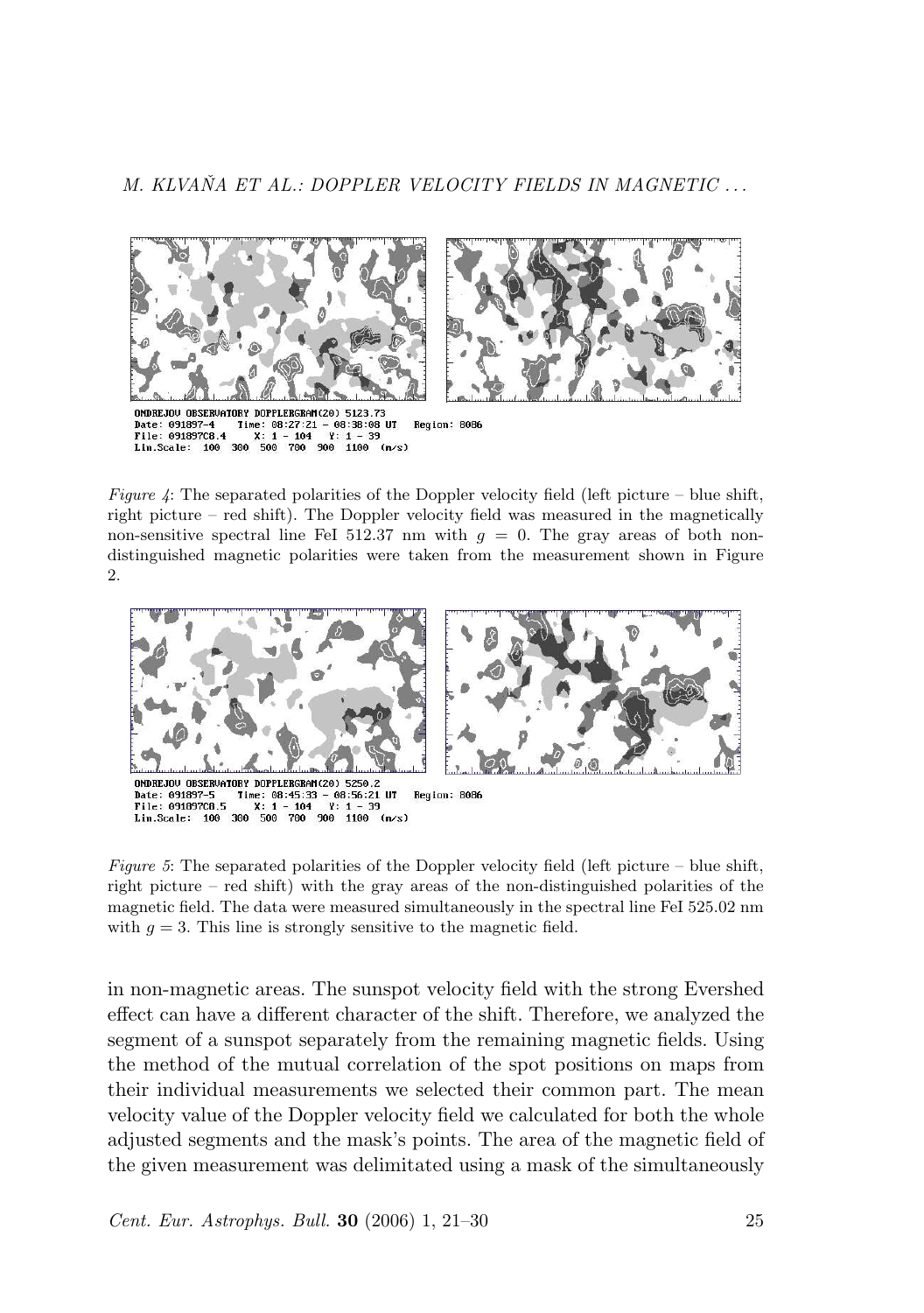

Figure 6: The repeated measurement in the same spectral line like in Figure 2. The simplification of the velocity structure in the pictures is due to the deterioration of the seeing during the day.

measured longitudinal magnetic field, only for the measurements made by the magnetically non-sensitive line in Figure 4, we used the mask from the first measurement. The separated polarities of the Doppler velocity field (left picture – motion to the observer, right picture – motion from the observer) with the gray areas of the non-distinguished polarities of the longitudinal magnetic field are shown in Figures 2–6.

We did not suppress the five-minute oscillations in all the velocity field of Figures 2–6 and therefore they can display themselves in a form of changes of some local features. Due to the fact that we investigate the mean velocities in relatively large areas, the five-minute oscillations can be averaged and their influence is weakened.

## 4. Results

- 1. The Doppler velocity field in the area of the active region's magnetic field:
	- (a) In all five cases we observe the red-shift in the Doppler velocity field compared to the velocity field of the surrounding areas without the magnetic field.
	- (b) For individual measurements, the amplitudes of this red-shift differ. Depending on the conditions and parameters of the measurement, the value of the red-shift changes in the interval of  $40-190$  m s<sup>-1</sup>.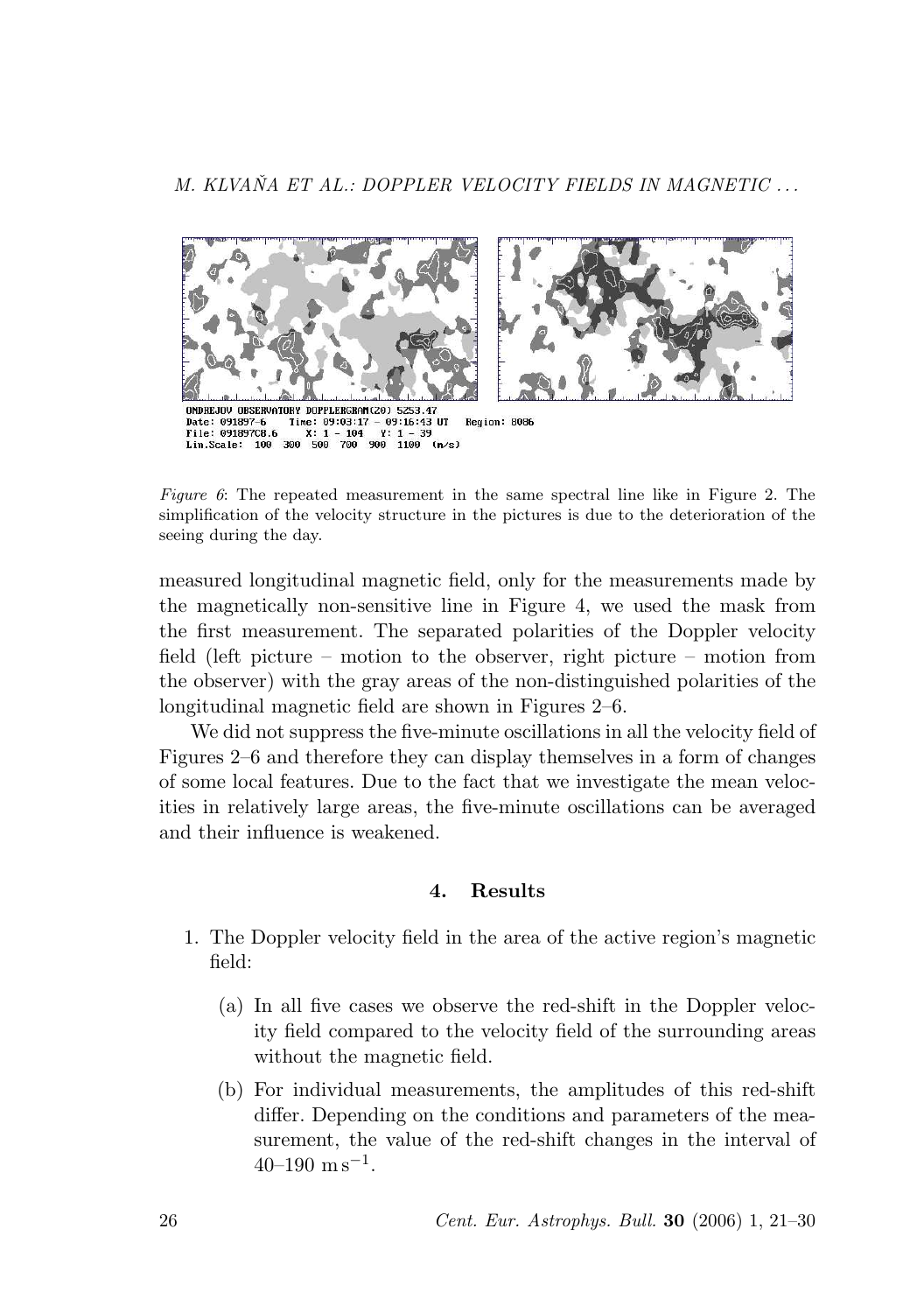- (c) It seems that the amplitude of the observed red-shift is influenced by the quality of the observational conditions. The first and the last measurements in the spectral line FeI 525.35 nm differ in the image quality, which descends continously during the day.
- (d) The minimum value of the red-shift we found in the spectral line MgI 517.27 nm, generated at the highest level. The magnetic field topology obtained in this line differs substantially by its larger area compared to those measured in the FeI lines. This fact brings a clear evidence about the difference in the physical conditions existing in the layers where the spectral lines are generated.
- (e) The red-shift was measured also in the magnetically non-sensitive spectral line FeI 512.37 nm. Therefore we conclude that the found red-shift does not represent an artefact connected with the polarization and Zeeman's splitting of spectral lines in the magnetic field.
- 2. The Doppler velocity field in the area of the separated magnetic field polarities:

The global character of the Doppler velocity red-shift remains in all magnetic field areas. There are only two exclusions in our measurements: The minus polarity area in the second and the plus polarity area of the third measurements, where a blue-shift instead of the redshift was measured in the magnetic field areas. We cannot exclude the influence of the local velocity fields (for example, of five-minute oscillations) there, due to the small area for which the velocities were averaged. This effect must be studied more in detail.

3. The Doppler velocity field in the area of a sunspot:

Although the Evershed effect deforms strongly the figure of the velocity field in the magnetic field areas by its own velocity field, our conclusions concerning the velocity field in the area of a sunspot essentially coincide with our conclusions made for the areas generally occupied by the magnetic fields. Also in this case (cf. Tab. I) the shift in the velocity field in sunspots has negative values.

We bring up the summary of obtained results in Tab. I. In the column "Param." the mean Doppler velocity value " $\langle v \rangle$ ", total number of points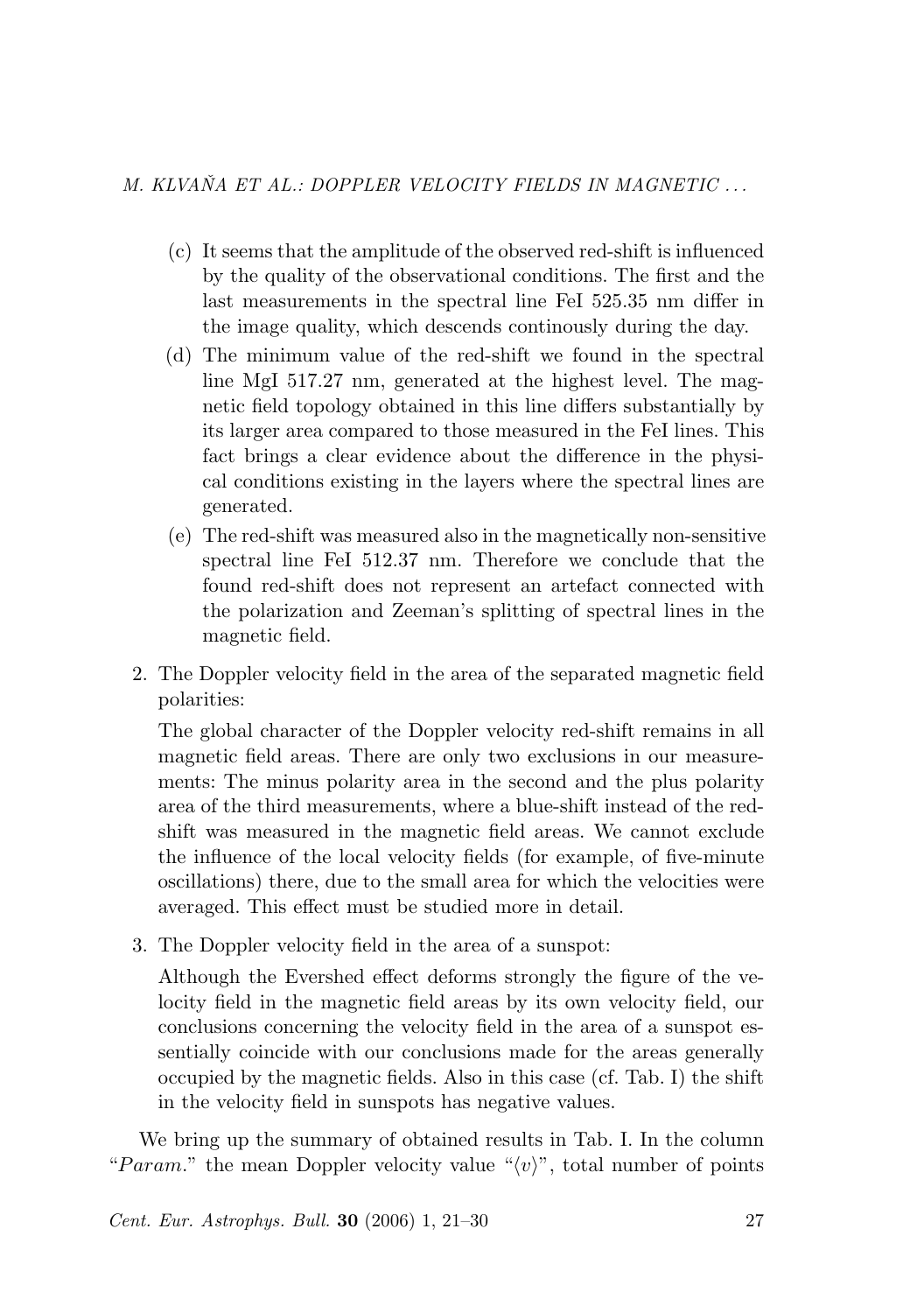Table I: Influence of presence of the magnetic field on the shift of the mean values of the Doppler velocities. The positive velocities in the Tab. I correspond with the blue-shift (motion toward the observer).

| Measurement                 | All<br>Method of the selection of the mask points |                |                         |       |                          |       |                         |          |                         |       |
|-----------------------------|---------------------------------------------------|----------------|-------------------------|-------|--------------------------|-------|-------------------------|----------|-------------------------|-------|
| <b>NOAA 8086</b>            | Param.                                            | points         | both polarities         |       | plus polarity            |       | minus polarity          |          | sunspot only            |       |
| 1997 09 18                  |                                                   |                | mask                    | rest  | mask                     | rest  | mask                    | rest     | mask                    | rest  |
| 1st measurement             |                                                   |                |                         |       |                          |       |                         |          |                         |       |
| FeI: $\lambda = 525.347$ nm | $\langle v \rangle$ [m s <sup>-1</sup> ]          | $-11$          | $-158$                  | 34    | $-164$                   | 5     | $-152$                  | 13       | $-172$                  | $-5$  |
| $q = 1.5$                   | $N$ [points]                                      | 91 207         | 21 189                  | 70018 | 8298                     | 82909 | 12823                   | 78384    | 3079                    | 88128 |
| 7.35-7.44 UT                | shift                                             |                | $-192 \text{ m s}^{-1}$ |       | $-169~{\rm m\,s^{-1}}$   |       | $-164 \text{ m s}^{-1}$ |          | $-167~{\rm m\,s^{-1}}$  |       |
| 2nd measurement             |                                                   |                |                         |       |                          |       |                         |          |                         |       |
| MgI: $\lambda = 517.27$ nm  | $\langle v \rangle$ [m s <sup>-1</sup> ]          | $\overline{4}$ | $-19$                   | 19    | $-65$                    | 19    | 18                      | $\theta$ | $-13$                   | 5     |
| $q = 1.75$                  | $N$ [points]                                      | 91 207         | 35671                   | 55536 | 15735                    | 75472 | 19522                   | 71685    | 3147                    | 88060 |
| 8.07-8.10 UT                | shift                                             |                | $-37~{\rm m\,s^{-1}}$   |       | $-84~{\rm m\,s^{-1}}$    |       | $+18~{\rm m\,s}^{-1}$   |          | $-18~{\rm m\,s^{-1}}$   |       |
| 3rd measurement             |                                                   |                |                         |       |                          |       |                         |          |                         |       |
| FeI: $\lambda = 512.37$ nm  | $\langle v \rangle$ [m s <sup>-1</sup> ]          | $-7$           | $-72$                   | 13    | $\theta$                 | $-7$  | $-116$                  | 11       | $-101$                  | $-4$  |
| $q=0$                       | $N$ [points]                                      | 91 207         | 21 189                  | 70018 | 8298                     | 82909 | 12823                   | 78384    | 2855                    | 88352 |
| 8.27-8.38 UT                | shift                                             |                | $-85~{\rm m\,s^{-1}}$   |       | $+8~{\rm m\,s^{-1}}$     |       | $-127~{\rm m\,s^{-1}}$  |          | $-98~{\rm m\,s^{-1}}$   |       |
| 4th measurement             |                                                   |                |                         |       |                          |       |                         |          |                         |       |
| FeI: $\lambda = 525.02$ nm  | $\langle v \rangle$ [m s <sup>-1</sup> ]          | $-12$          | $-126$                  | 9     | $-146$                   | $-1$  | $-109$                  | $-3$     | $-188$                  | $-5$  |
| $q=3$                       | $N$ [points]                                      | 91 207         | 13858                   | 77349 | 6622                     | 84585 | 7236                    | 83971    | 3098                    | 88109 |
| 8.45-8.55 UT                | shift                                             |                | $-135$ ms <sup>-1</sup> |       | $-144 \text{ m s}^{-1}$  |       | $-106~{\rm m\,s^{-1}}$  |          | $-183 \text{ m s}^{-1}$ |       |
| 5th measurement             |                                                   |                |                         |       |                          |       |                         |          |                         |       |
| FeI: $\lambda = 525.347$ nm | $\langle v \rangle$ [m s <sup>-1</sup> ]          | $-56$          | $-169$                  | $-21$ | $-163$                   | $-42$ | $-175$                  | $-39$    | $-191$                  | $-50$ |
| $q = 1.5$                   | $N$ [points]                                      | 91 207         | 21468                   | 69739 | 10238                    | 80969 | 11217                   | 79990    | 3695                    | 87512 |
| $9.03 - 9.17$ UT            | shift                                             |                | $-148~{\rm m\,s}^{-1}$  |       | $-121$ m s <sup>-1</sup> |       | $-136$ ms <sup>-1</sup> |          | $-141 \text{ m s}^{-1}$ |       |

" $N$ " and the mutual "shift" of the mean values of the Doppler velocities in the masked and non-masked parts of the map. In the column " $mask$ ", these parameters are given for all points selected by the relevant mask, and in the column "rest", these values are given for points outside the mask. The number of the points in the map and the average of the Doppler velocities in the whole map are shown in the column "all points".

## 5. Conclusions

Comparing the mean values of the Doppler velocity fields in areas occupied by the magnetic fields and in areas without the magnetic fields surrounding them, we found that there exists a red-shift of the averaged values of the Doppler velocities in the magnetic areas. For the segmentation of the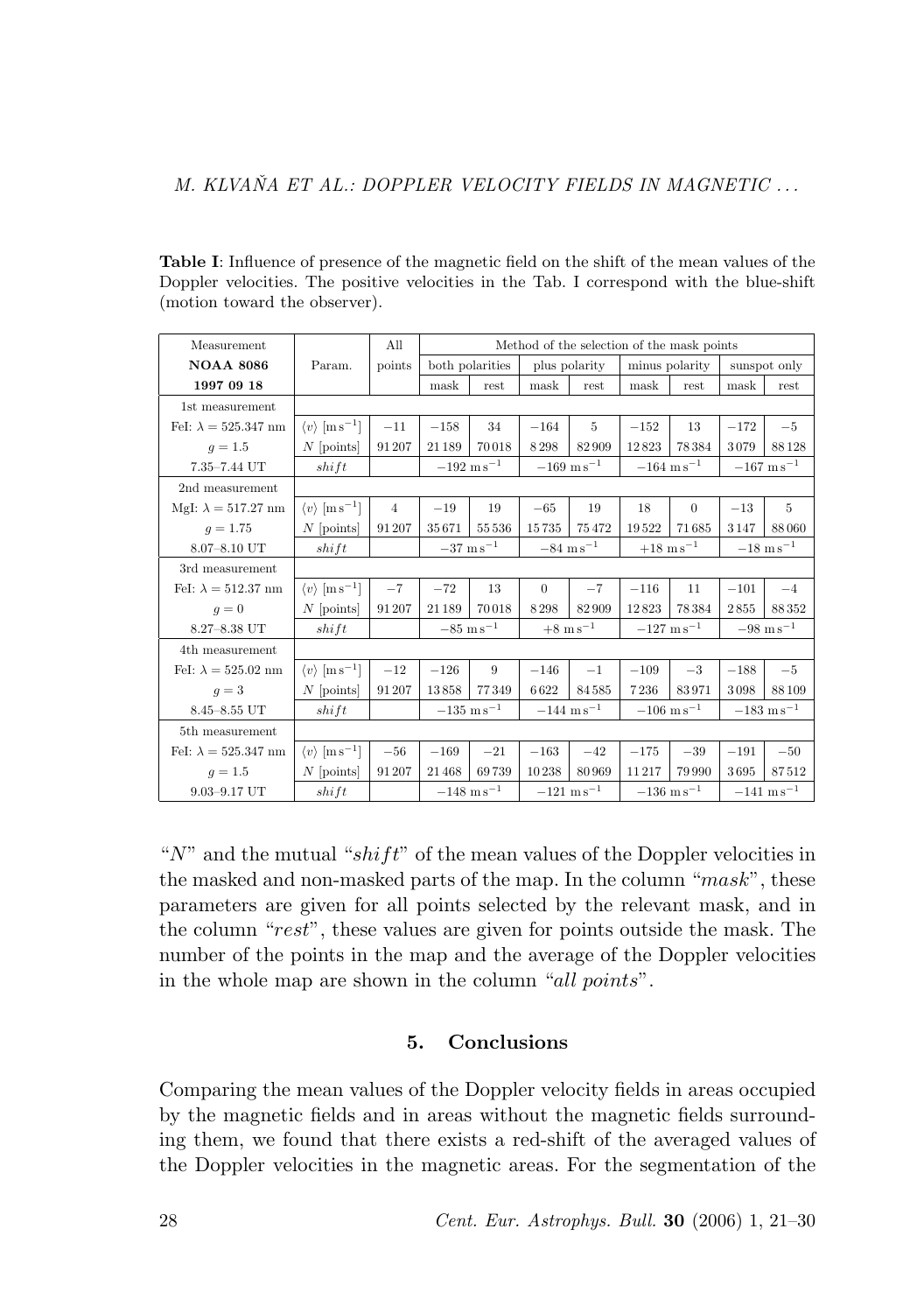magnetic and non-magnetic areas we used the magnetic intensity value of 100 G.

We found the red-shift in five measurements of the same active region in magnetically sensitive spectral lines FeI:  $\lambda = 525.35$  nm (190 and  $150 \text{ m s}^{-1}$ ), FeI:  $\lambda = 525.02 \text{ nm} (140 \text{ m s}^{-1})$ , MgI  $\lambda = 517.27 \text{ nm} (40 \text{ m s}^{-1})$ , as well as in the magnetically non-sensitive line FeI:  $\lambda = 512.37$  nm (90 m s<sup>-1</sup>).

The effect of the red-shift of the averaged values of the Doppler velocity fields could be connected with the blocking of the granular motions in the magnetic areas, and consequently by the reducing of the convective blueshift, caused by them.

Our results have a character of a preliminary information only. We have to evaluate a much greater number of measurements to confirm them.

## 6. Acknowledgements

This work could be realized thanks the efficient support of the grant projects Czech Science Foundation  $(GACR)$  205/04/2129, Grant Agency of the Academy of Sciences of the Czech Republic (GAAV ČR) A300 3404 and the Research plan AV0Z10030501.

#### References

Bumba, V. and Klvaňa, M.: 1995, Solar Phys. 160, 245.

Klvaňa, M. and Bumba, V.: 1993, in M.A. Albrecht and F. Pasian (eds.) Proceedings of the  $ESO/OAT$  Workshop, Handling  $\mathcal C$  Archiving Data from Groundbased Telescopes, ESO Conf. and Workshop Proc No. 50, 173.